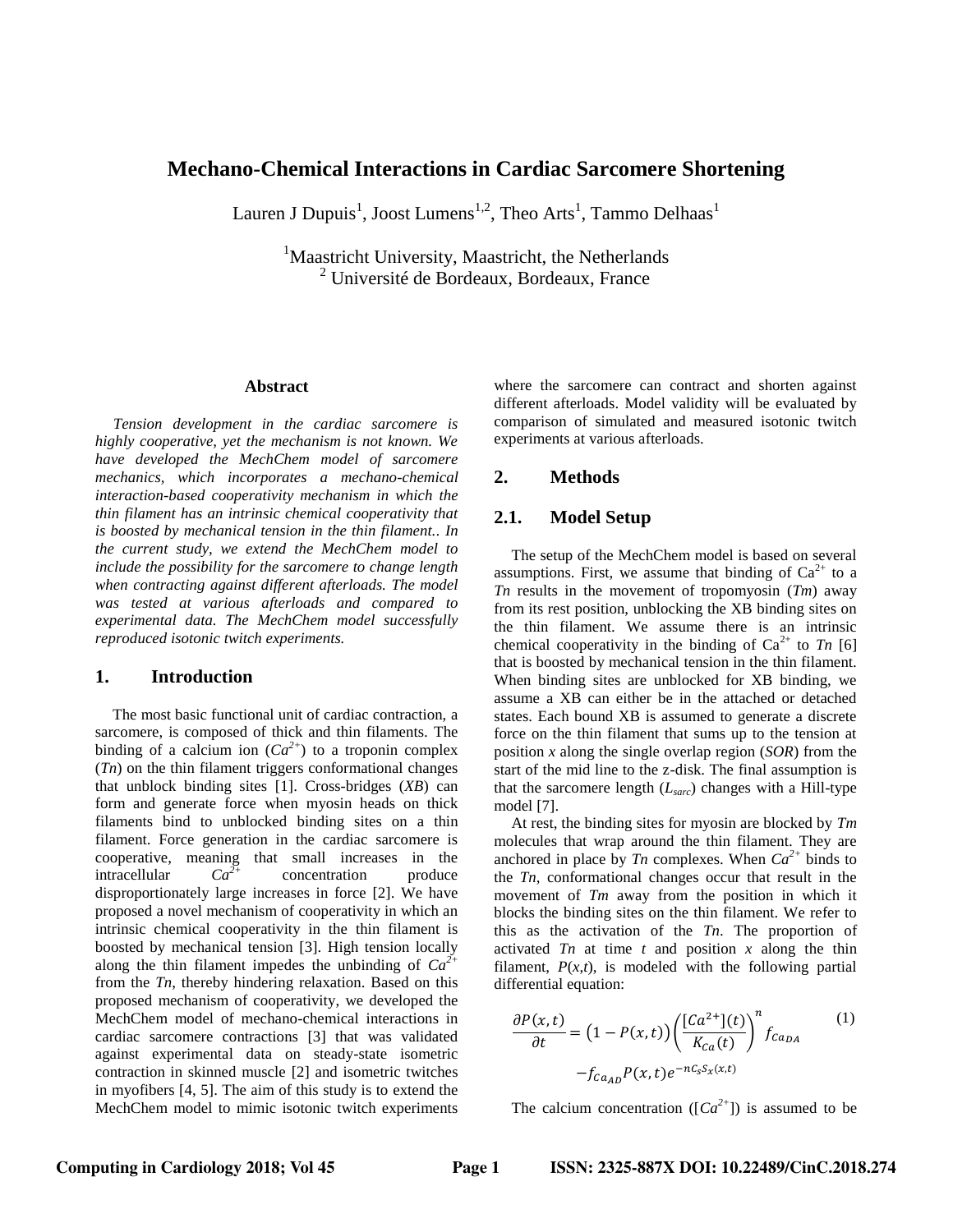uniform across the cell and to vary in time according to Rice et al. [8]. Parameter  $n = 3$  represents the intrinsic cooperativity of the binding of  $Ca^{2+}$  to *Tn* in the absence of tension as described in Sun et al [6]. *C<sup>s</sup>* represents the tension cooperativity constant. The parameter  $f_{Ca<sub>DA</sub>}$ represents the rate of attachment of a  $Ca^{2+}$  to  $Tn$ , and  $f$  $c_{a_{AD}}$  represents the rate of detachment of  $Ca^{2+}$  from  $Tn$ . *KCa* is an equilibrium constant that changes linearly with *Lsarc* according to Equation 2 where parameters *a* and *b* are constants

$$
K_{Ca} = -a L_{sarc} + b \tag{2}
$$

Once myosin heads on the thick filaments bind to unblocked sites, *XBs* can form and generate force. This is only possible in the *SOR* of the sarcomere, defined as the length of thin filament that overlaps with one thick filament and no other thin filaments. We calculate the length of the *SOR* as described previously [3].

The probability of formation of a strong *XB* is represented by  $A(x,t)$  (Equation 3).

$$
\frac{\partial A(x,t)}{\partial t} = (1 - A(x,t))f_{DA}P(x,t) - A(x,t)f_{AD}
$$
(3)

where the rates of *XB* attachment and detachment are  $f_{DA} = 40 \text{ s}^{-1}$  and  $f_{AD} = 12 \text{ s}^{-1}$ , respectively [9].

Because the MechChem model represents an average of thousands of sarcomeres, *A*(*x*,*t*) can be viewed as a density of *XBs*. The force density  $(F_{XB}(x,t))$  generated by the bound *XBs* can be represented with Equation 4.

$$
F_{XB}(x,t) = F_{iso}A(x,t)H(t)
$$
\n(4)

In Equation 4, *Fiso* represents the maximum force generated by a single *XB*, and *H*(*t*) is a normalized sarcomere length *Lsarc* determined by Equation 5.

$$
H(t) = \frac{h_s(t) - h_i(t)}{h_{SE0}}
$$
 (5)

We utilize a Hill-type model to represent the changes in length in the sarcomere. The half *Lsarc* is represented by  $h<sub>s</sub>(t)$ , the length of the intrinsic element is  $h<sub>i</sub>(t)$ , and the length of the series elastic element where maximum force is generated is  $h_{\text{SED}}$ .  $H(t)$  is a proportion of the current length of the series elastic element, defined as  $h_c(t)$  –  $h_i(t)$  to the length where the series elastic element generates the most tension (*hSE0*).

The change in length of the intrinsic element  $h_i$  is determined with Equation 6.

$$
\frac{dh_i(t)}{dt} = (H(t) - 1)v_{max} \tag{6}
$$

where parameter  $v_{max}$  refers to the maximum velocity

of sarcomere shortening.

The half sarcomere length  $h<sub>s</sub>(t)$  is determined by Equation 7.

$$
h_s(t) = min \left\{ \frac{h_{iso}}{F_{iso}(S_{afterload} - S_{passive}(t))} + h_i(t) \right\}
$$
(7)

A sarcomere shortens when it develops enough tension at the end of the *SOR* to overcome the afterload (*Safterload*). The afterload re-stretches the sarcomere when there is no longer enough tension developed to overcome it. If the sarcomere does not change length, *Lsarc* is held constant at the same length as the previous step (*hiso*). *AXmax* represents the cumulative sum of the *XB* density at the end of the *SOR*. *Spassive* is the total passive tension in the sarcomere.

The output of the MechChem model is the total tension in the thin filament (*Sx*) at location *x* along the *SOR* and time *t*. It is the sum of the total active tension  $(S_{\text{xactive}}(x,t))$ and the total passive tension  $(S_{passive}(t))$  at time *t*, as shown in Equation 8.

$$
S_x(x,t) = S_{x_{active}}(x,t) + S_{passive}(t)
$$
 (8)

 $S_{\text{x}_{active}}(x, t)$  is modeled with Equation 9. The *XB* density,  $F_{XB}$ , is integrated along the *x* dimension at each time point to calculate the active tension locally in the thin filament.

$$
\frac{\partial S_{x_{active}}(x, t)}{\partial x} = F_{XB}(x, t) \tag{9}
$$

 $S_{passive}(t)$  is modeled by the experimental results of Weiwad et al. 2000 [10] (Equation 10), depending on *Lsarc*

$$
S_{passive} = 4.41(e^{2.87(L_{sarc} - 1.85)} - 1)
$$
 (10)

### **2.2. Parameter fitting procedure**

The parameters  $F_{iso}$ ,  $C_s$ ,  $a$ , and  $b$  were fitted using a linear least squares analysis to minimize the difference between the tension data of Katsnelson et al. [11] (*Sexperiment*) and the tension output by the MechChem model (*Smodel*). The objective function to be minimized is presented in Equation 11. The parameter *vmax* was then fit to the length data of Katsnelson et al.

$$
error = \frac{\sum_{i=1}^{j} (S_{model} - S_{experiment})^2}{j}
$$
(11)

#### **2.3. Simulation protocol**

Simulations were performed to mimic isotonic twitch experiments. Given the fitted parameter values, we evaluated how well the model reproduces length and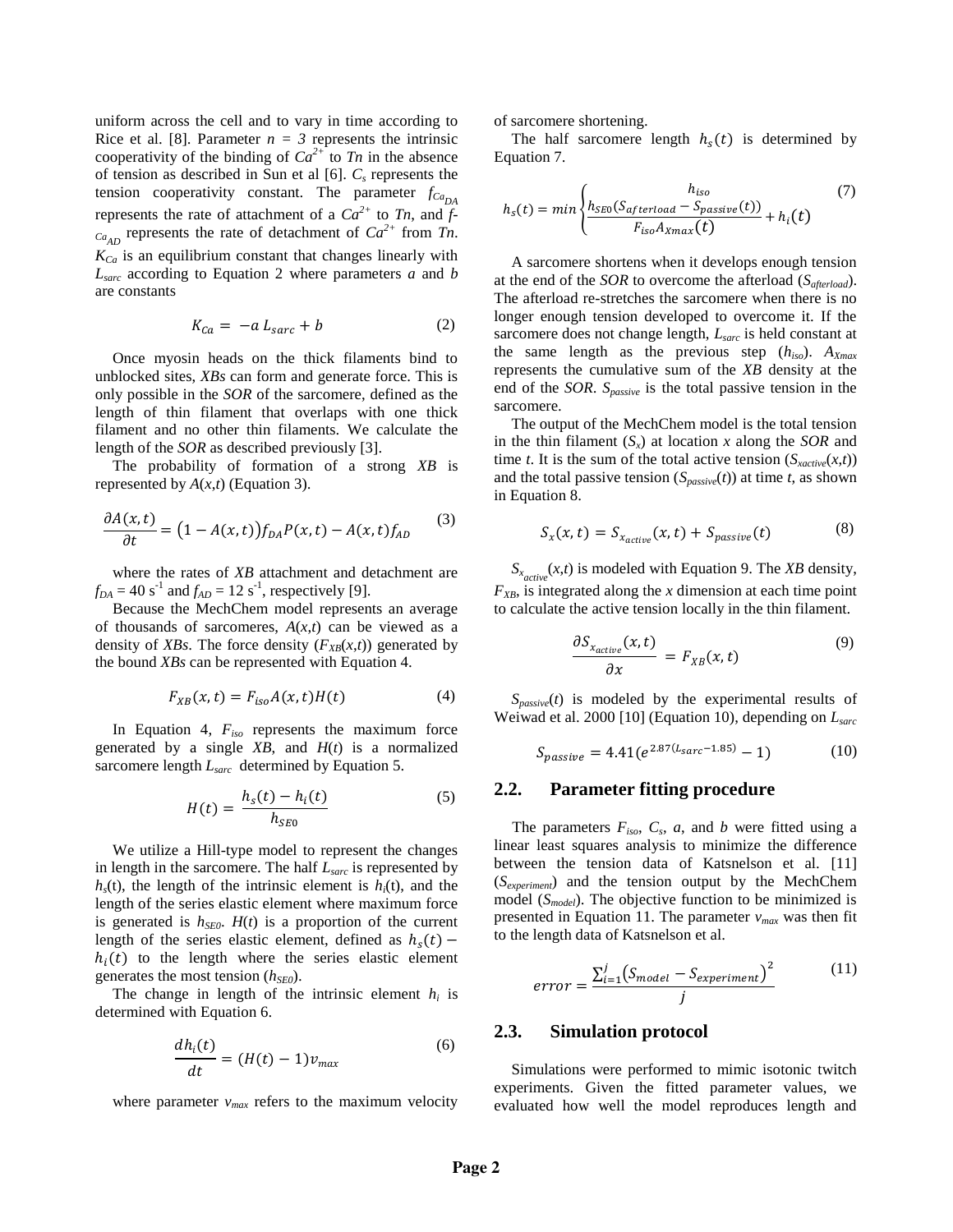tension data as a function of time in comparison to the isotonic twitch experiments of Katsnelson et al [11]. The sarcomere was allowed to contract against seven afterloads ranging from 17mN to 100mN, as was done in the experiments by Katsnelson et al [11]. Throughout all simulations, 2.15 μm was the initial and maximum *Lsarc*. The MechChem model outputs the myofiber tension and *Lsarc* for all steps throughout the cycle.

## **3. Results**

## **3.1. Isotonic Twitch**

Figure 1 displays the comparison between the experimentally measured isotonic twitch data of Katsnelson et al [11] and the MechChem modelgenerated isotonic twitch results given the fitted parameter values in Table 1. Figure 1A and B display the experimentally measured muscle tension and the MechChem model-generated myofiber tension at various afterloads, respectively. Figure 1C displays the experimentally measured muscle length corresponding to the tension curves in Figure 1A, and Figure 1D displays the MechChem model-generated *Lsarc* curves.



Figure 1: Myofiber tension and length in isotonic twitches with seven different maximum afterloads. The (A) muscle force generated in the experimental results of Katsnelson et al. [11] are compared to (B) MechChem model-generated myofiber tension. (C) experimentally measured muscle length is compared to (D) simulated *Lsarc*.

The MechChem model-generated tension curves are qualitatively similar to the experimental data of Katsnelson et al. The peak tension generated in the

isometric contraction (afterload 100 mN) is higher in the experiments. The duration of the shortening phase is similar between the experiments and the simulated data. In the MechChem model-generated results, the duration of the shortening phase decreased from 0.21 seconds at the lowest afterload to 0.095 seconds at an afterload of 79 mN. In the experimental data of Katsnelson et al, the duration of shortening showed a similar decrease in the duration of shortening from 0.23 seconds to 0.12 seconds for the same afterloads.

|  |  | Table 1. Fitted parameter values. |  |
|--|--|-----------------------------------|--|
|--|--|-----------------------------------|--|

| Parameter     | Value | Units                         |  |
|---------------|-------|-------------------------------|--|
| $C_{s}$       | 0.02  | kPa                           |  |
| a             | 3.25  | $\mu$ M $\mu$ m <sup>-1</sup> |  |
| h             | 8.56  | $\mu$ M                       |  |
| $F_{\rm iso}$ | 0.29  | kPa nm <sup>-1</sup>          |  |
| $v_{max}$     | 5.77  | um s                          |  |

## **4. Discussion and conclusions**

In this study, we have expanded the MechChem model of mechano-chemical interactions in cardiac sarcomere contraction to simulate an isotonic twitch. The sarcomere was allowed to shorten against various afterloads, and the model-predicted myofiber tension and length. The modelgenerated results were in qualitative agreement with the experimental results of Katsnelson et al. [11].

In the experimental data of Katsnelson et al, the tension traces show that the fully isometric twitch requires the longest time to relax. It has been proposed that greater tension developed in the sarcomere causes a longer duration of contraction [4]. We propose that the prolongation of contraction is due to the tension dependent mechanism of cooperativity in sarcomere contraction. Greater developed tension in the thin filament hinders relaxation. In this study, the maximum tension was limited by afterload. In experiments, the only shortening phase to peak out past the isometric twitch was that of 79 mN. In our simulations, the contractions with an afterload of 79 mN and 66 mN peaked out past the isometric tension trace. As maximum tension was decreased, the duration of relaxation also decreased.

A greater single overlap length has been shown to allow greater tension to develop in the thin filament [12]. Shortening of sarcomeres results in smaller *SOR*s. If the afterload is low, the sarcomere shortens to a smaller length, decreasing the length where a strongly bound *XB* can develop. Hence, the overall force density decreases. This could help explain the reduced duration of the isotonic twitch at lower afterloads. When  $Ca^{2+}$  is decreased in the cytosol, low tension in the thin filament, partially due to the short *SOR*, does not have a large hindering effect on relaxation.